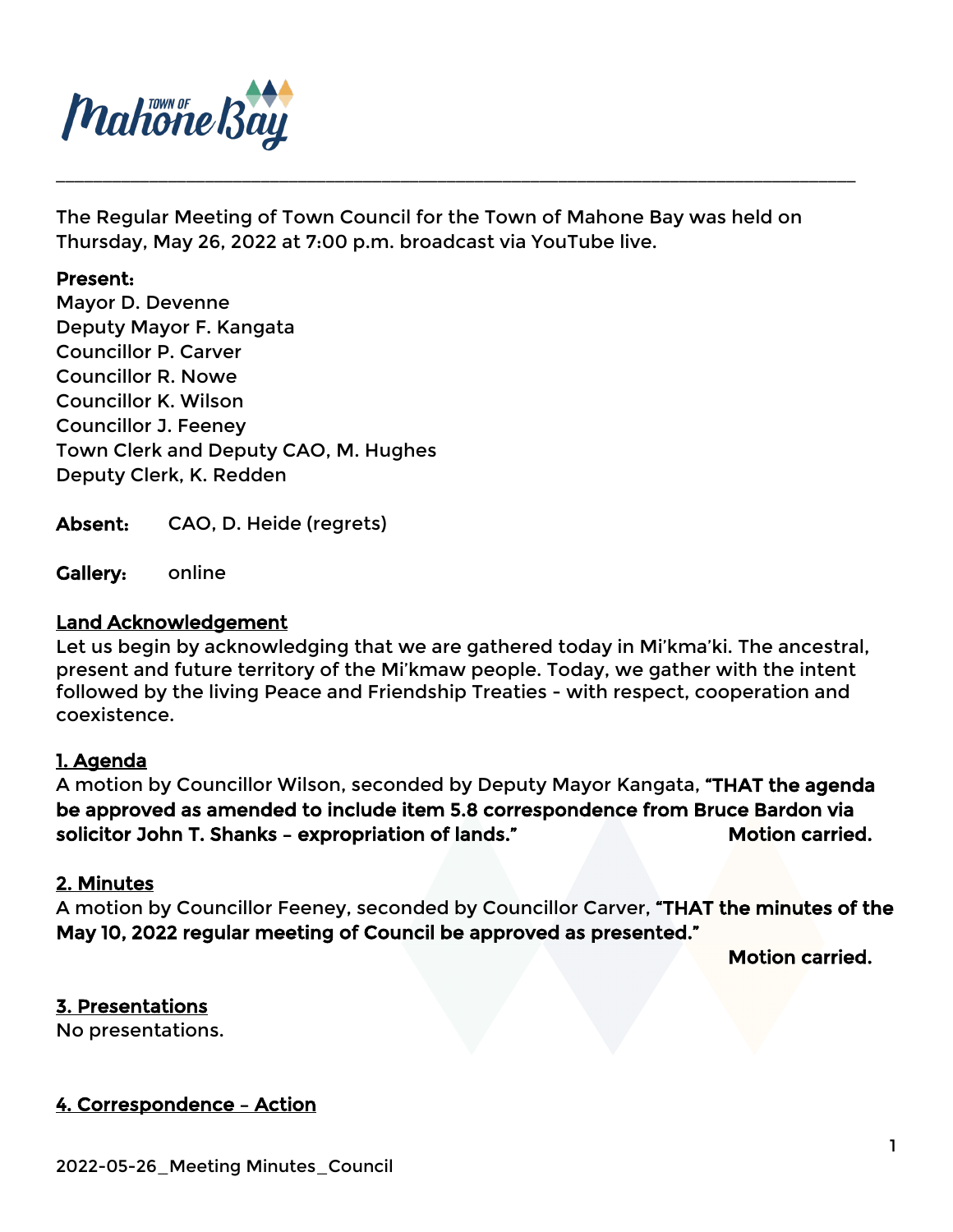4.1 Heidi Walsh Sampson – Town of Mahone Bay Solar Garden Project.

This item was deferred for discussion under item 6.7.

4.2 Brooke Nodding, Coastal Action Foundation – Request for financial support for the construction of the Mahone Bay Living Shoreline.

A motion by Councillor Feeney, seconded by Councillor Wilson, "THAT staff arrange a meeting with Coastal Action, Council and Town staff to receive more detailed information concerning the request for financial support." Motion carried.

# 5. Correspondence – Information Items

5.1 NSFM – Monday Memo – May 9, 2022

5.2 CNSOPB – Vacant Federal Board Position

5.3 Nick Barr, DMAH – Non-Resident Property Tax Removed, Deed Transfer Tax Remains 5.4 Hon. John Lohr, DMAH – 12 Month's Notice of Provincial Legislation, Regulation or Administrative Actions

5.5 Sherry Costa-Lorenz, Partnership of Awareness Nova Scotia – Provincial Access Awareness Week

5.6 NSFM – Monday Memo – May 16, 2022

5.7 Keith Pomeroy, Mahone Bay Wooden Boat Society – 2021 Financial and Operational Results for the Civic Marina

A motion by Councillor Wilson, seconded by Councillor Nowe, "THAT correspondence items number 5.1 to 5.7 be received and filed and that council direct staff to write a letter of thank you to Keith Pomeroy for providing the 2021 financial and operational results for the civic marina." The controller was also as a set of the matrix of the carried.

# 6. Staff Reports

6.1 Council Report Council received the Staff Report to Council for May 26, 2022.

A motion by Councillor Feeney, seconded by Councillor Carver, "THAT Council receive the staff report for information." The staff report for information."

6.2 Accessibility Quarterly Update: January – March 2022 Council received a quarterly update from Ellen Johnson, Accessibility Coordinator.

6.3 Report of the Clerk – Public Hearing May 26, 2022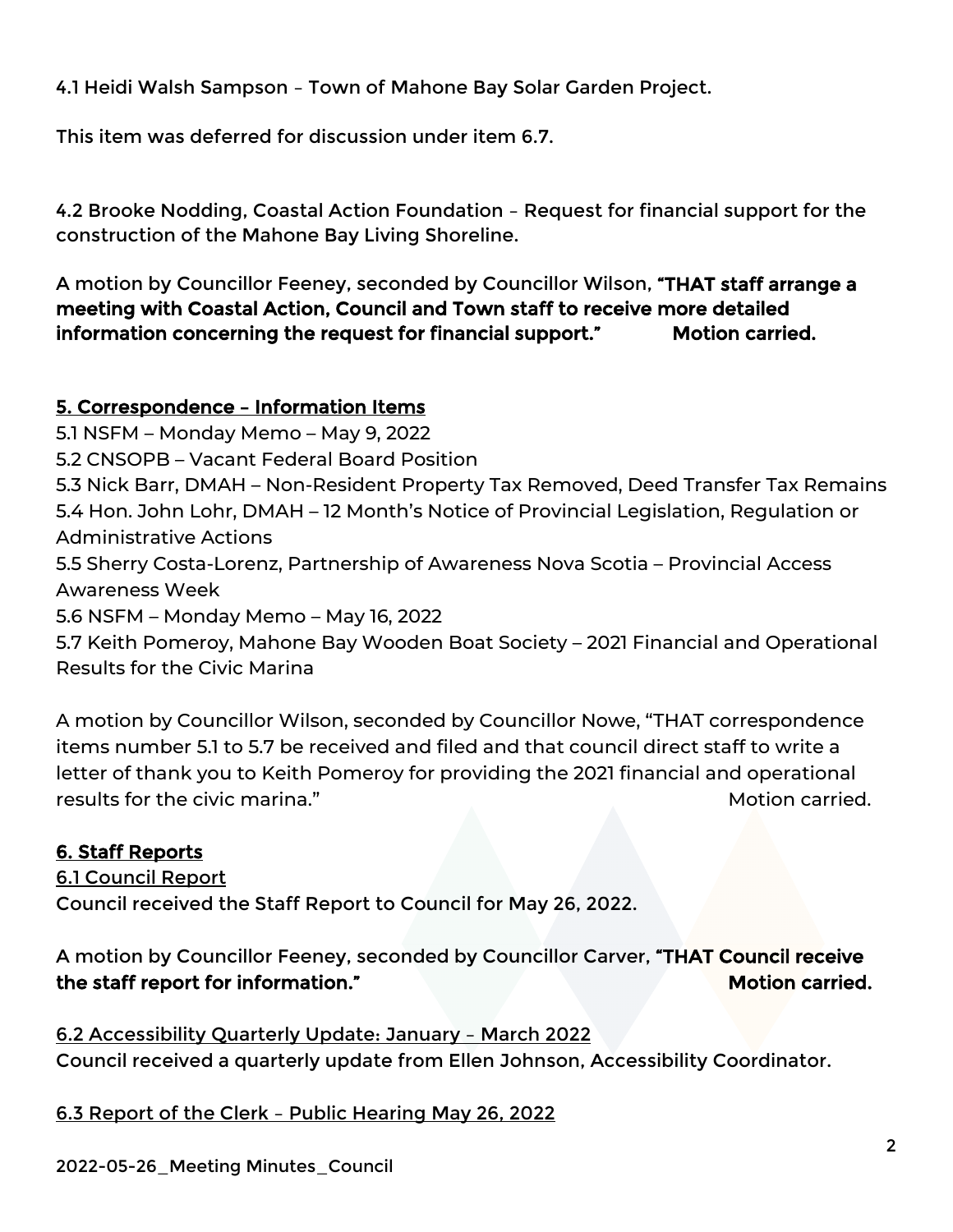Council received the Report of the Clerk from the Public Hearing for amendments to the Town's Solid Waste Management Bylaw.

# 6.4 Staff Report – Draft Amended Solid Waste Management Bylaw

Council received the staff report outlining the proposed changes to the Solid Waste Management By-law as well as the draft by-law.

# A motion by Councillor Nowe, seconded by Councillor Carver, "THAT council give second reading to the Solid Waste Management By-law as amended." Motion carried.

# 6.5 Staff Memo – Appointment of Fire and Building Officials

A motion by Councillor Feeney, seconded by Deputy Mayor Kangata, "THAT Council appoint Graham Hopkins as a Building and Fire Inspector, as well as an administrator for Dangerous and Unsightly Premises for the Town of Mahone Bay effective May 26, 2022 and until such time as the appointment is revoked." Motion carried.

A motion by Councillor Feeney, seconded by Councillor Nowe, "THAT Council appoint Ryan Whynot as a Fire Inspector and an administrator for Dangerous and Unsightly Premises for the Town of Mahone Bay, effective May 26, 2022 and until such time as the appointment is revoked." The same of the set of the set of the Motion carried.

A motion by Councillor Feeney, seconded by Councillor Carver, "THAT Council appoint Brent Haase as an administrator for Dangerous and Unsightly Premises for the Town of Mahone Bay, effective May 26, 2022 and until such time as the appointment is revoked." Motion carried.

A motion by Councillor Feeney, seconded by Deputy Mayor Kangata, "THAT Council appoint Earl Woodworth as a Fire Inspector and an administrator for Dangerous and Unsightly Premises for the Town of Mahone Bay, effective May 26, 2022 and until such time as the appointment is revoked." The same state of the Motion carried.

# 6.6 Staff Report – Solar Garden Grading

Council received a staff report with an overview of the recommended grading plan for the Community Solar Garden.

A motion by Councillor Carver, seconded by Councillor Feeney, "THAT Council approve the grading plan as recommended by AREA." Motion withdrawn.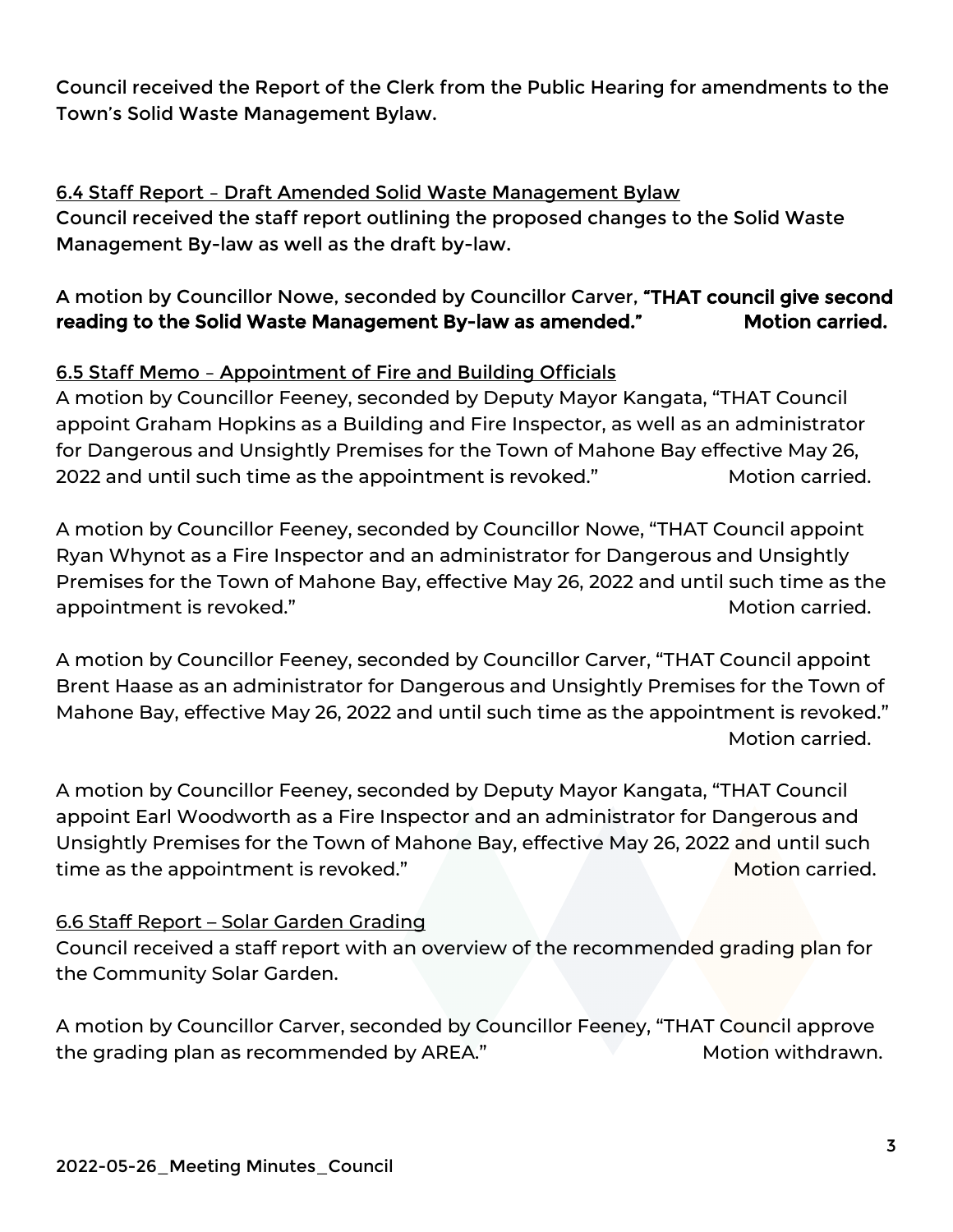# A motion by Councillor Feeney, seconded by Councillor Wilson, "THAT items 6.6 and 6.9 be deferred to a special meeting with AREA staff to be scheduled at the earliest opportunity." The contract of the contract of the contract of the contract of the contract of the contract of the contract of the contract of the contract of the contract of the contract of the contract of the contract of

# 6.7 Response to Correspondence regarding Solar Garden

Council received a staff report and draft letter responding to a received letter from Heidi Walsh-Sampson.

A motion by Councillor Feeney, seconded by Councillor Carver, "THAT Council approve the draft letter to Heide Walsh-Sampson, cc'd to other parties included on Ms. Walsh-Sampson's letter dated May 10, 2022." Sampson's letter dated May 10, 2022."

# 6.8 Staff Report – Walking Trails Accessibility

Council received a staff report updating Council on progress in relation to the implementation of the Nova Scotia Accessibility Act and the Lunenburg County Accessibility Plan, and development of the Accessibility Operational Plan for the Town. Recommendations were made pertaining to walking trails, in consideration of current infrastructure projects.

A motion by Deputy Mayor Kangata, seconded by Councillor Wilson, "THAT Council direct staff to reflect accessibility best practices – including proposed chip-seal track/trail surfaces – into the current projects at the Sports Field and Aquatic Gardens Park." Motion deferred.

6.9 Staff Report – Service Road Design for Community Solar Garden Distribution Line Council received a Staff Report with an overview of the recommended distribution line service road design for the Community Solar Garden.

Item deferred during discussion of item 6.6.

# 7. Council Items

7.1 Mayor Devenne – Service Exchange Renegotiation and MGA Review Survey Mayor Devenne asked Council members how they would like to proceed with the request from NSFM to complete a survey to support the Service Exchange Renegotiation and MGA Review.

Mayor Devenne will send survey to council members. Council will discuss at their upcoming Policy and Strategy Committee when and how to complete survey.

7.2 Councillor Feeney – Staff Appreciation Day